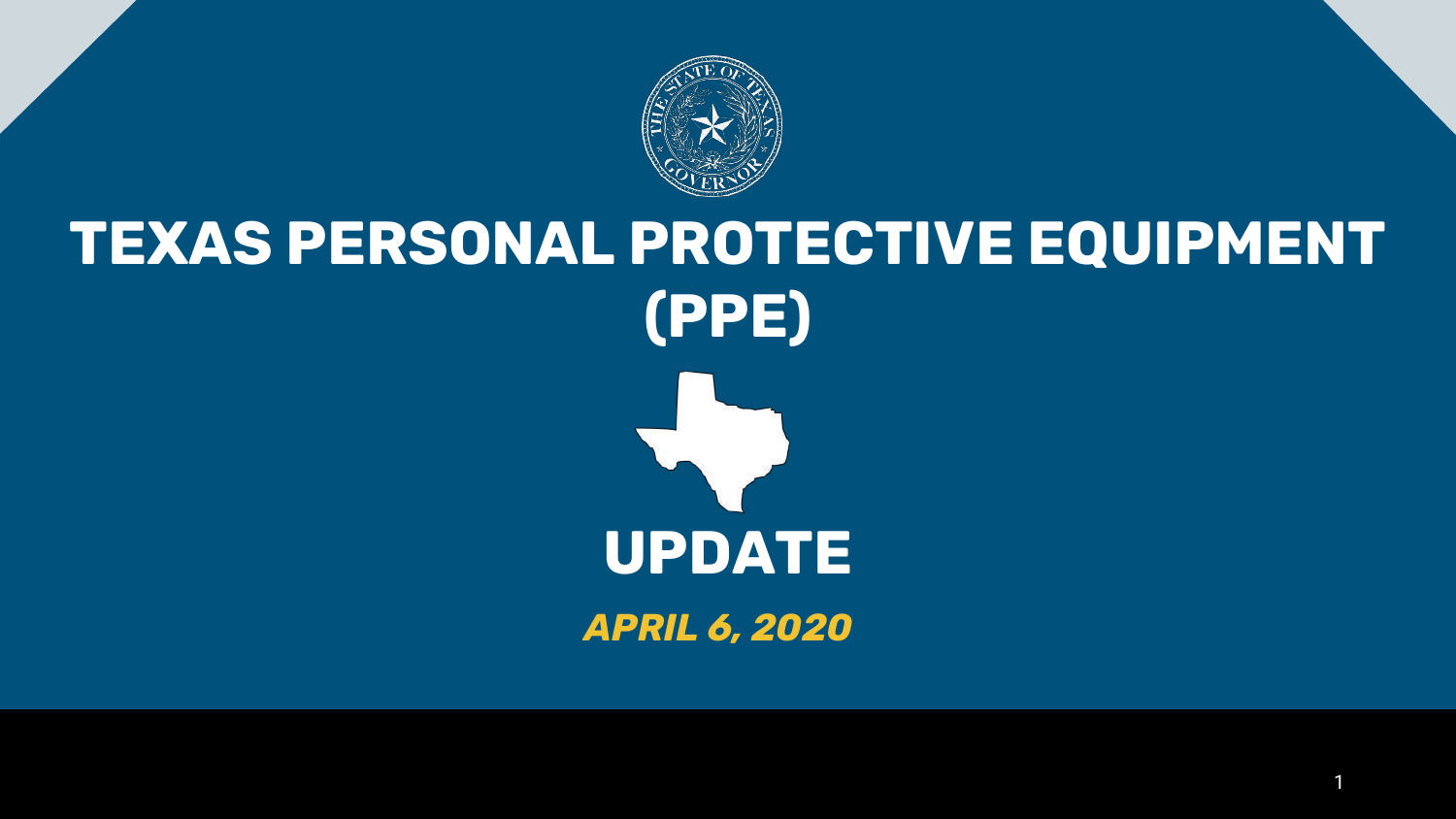### **PPE SUPPLIES**

**MASKS FACE SHIELDS GLOVES FOWNS WEDDERALLS** 

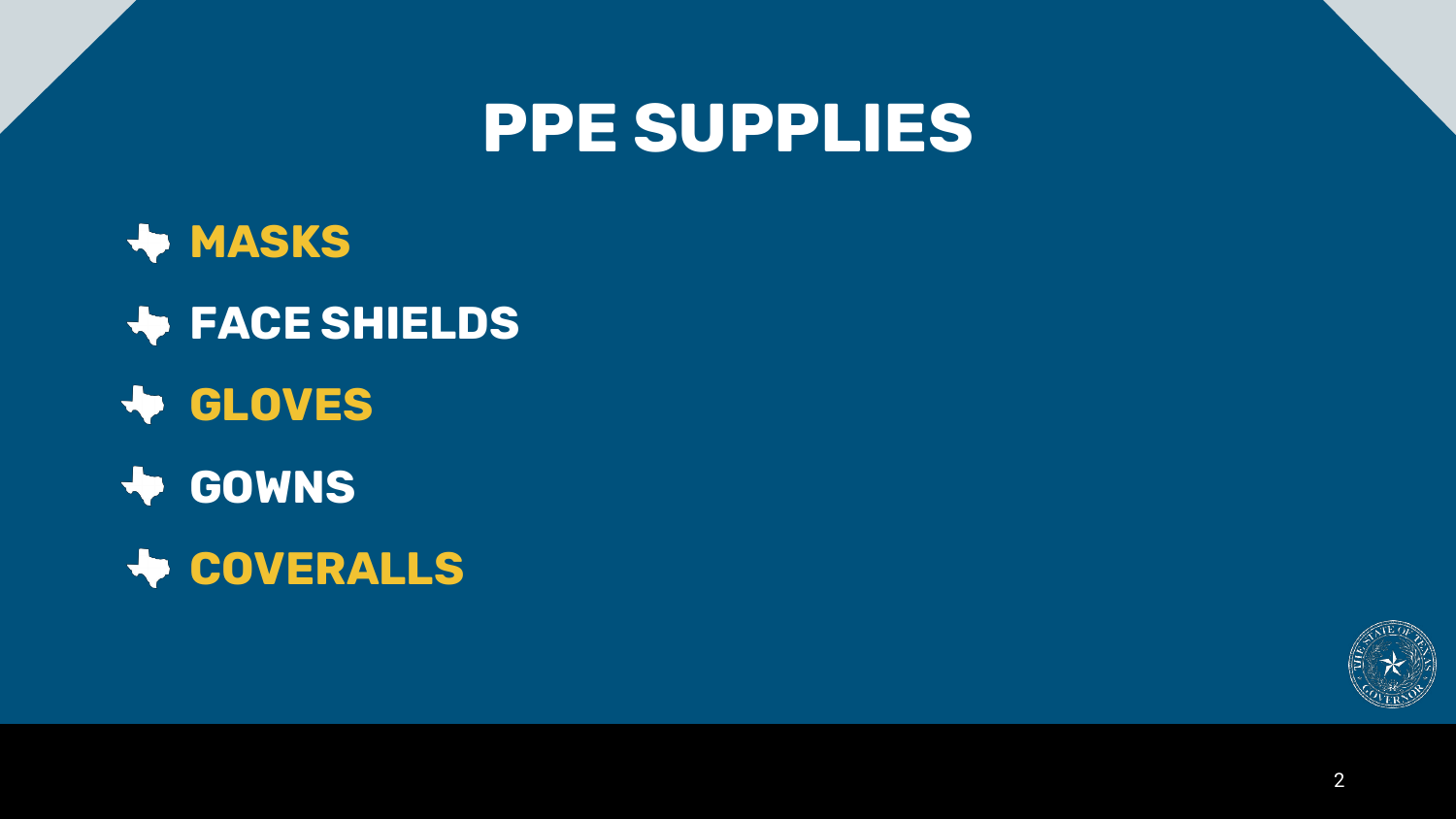### **PPE DISTRIBUTION IN TEXAS IN PAST WEEK**

| 1,676,510 | <b>MASKS</b>        |
|-----------|---------------------|
| 209,856   | <b>FACE SHIELDS</b> |
| 2,721,350 | <b>GLOVES</b>       |
| 169,231   | <b>GOWNS</b>        |
| 7,594     | <b>COVERALLS</b>    |

Numbers from: 3/27/20 – 4/5/20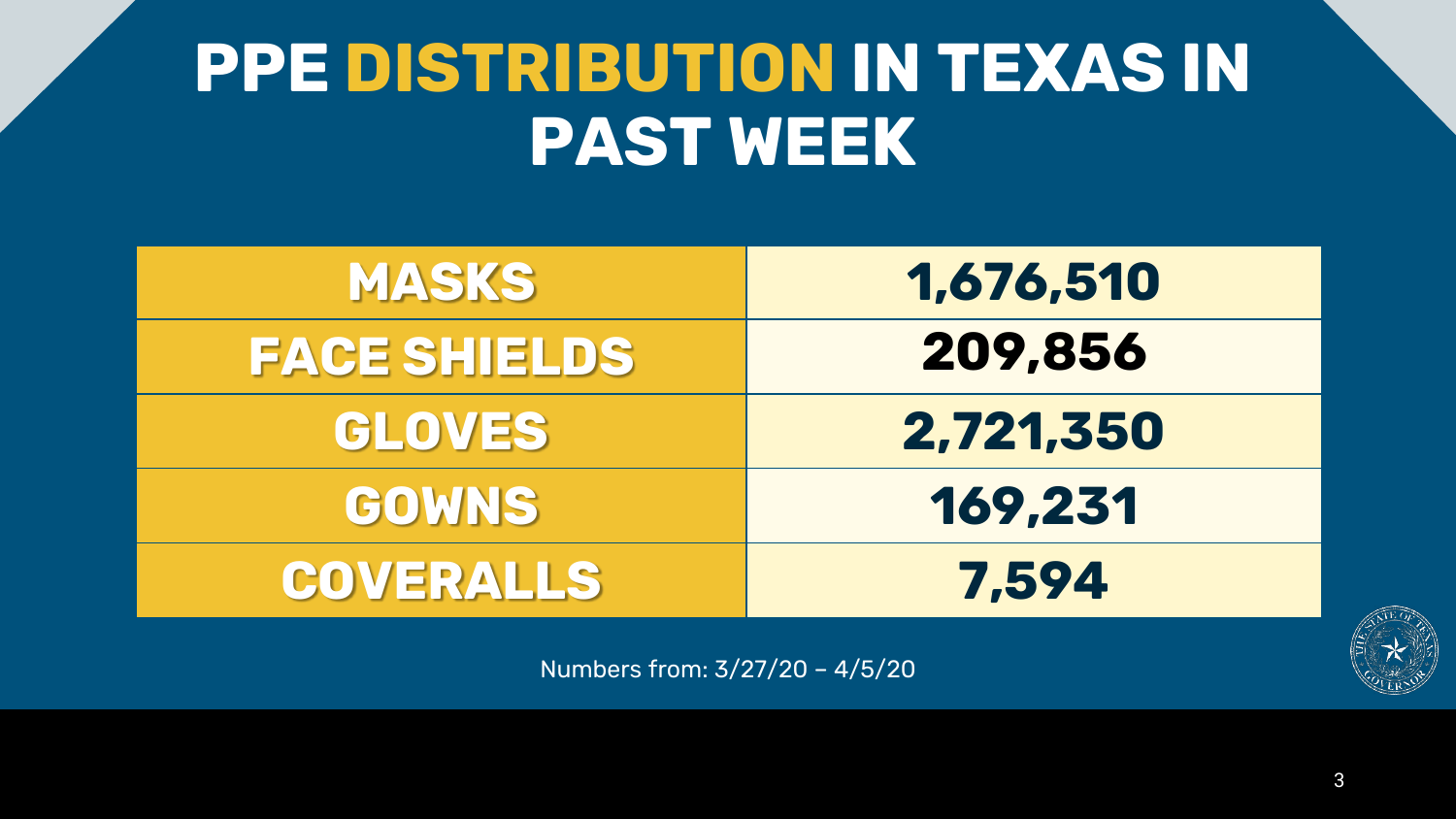### **ADDITONAL MASKS ON THE WAY**

- **RECEIVED 2.5 MILLION MASKS IN LAST 24 HOURS**
- **3 MILLION ADDITIONAL MASKS ARRIVING BY 4/11/20**

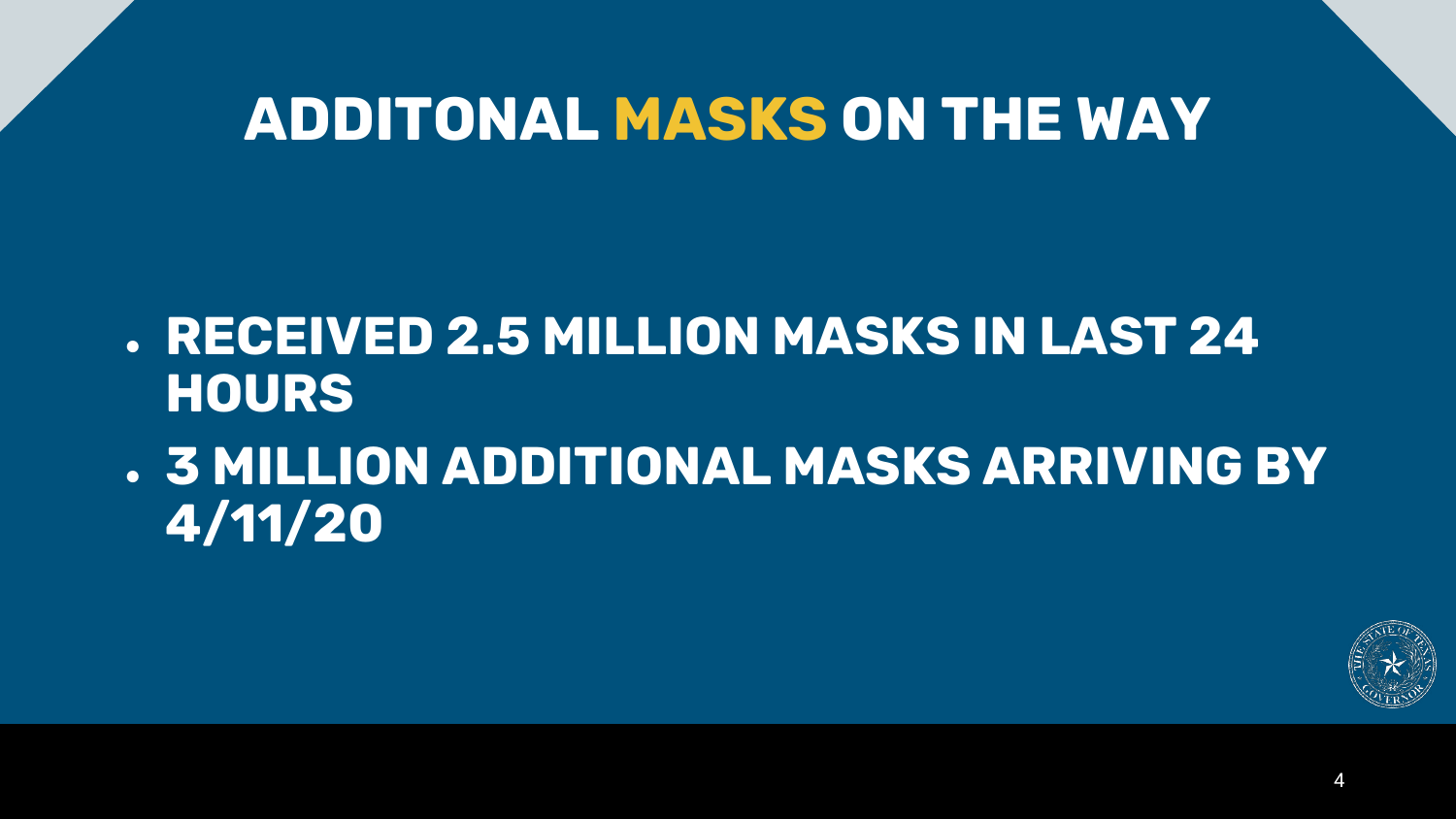### **STATE PPE DISTRIBUTION**

#### **ESTABLISHED SUPPLY CHAIN STRIKE FORCE TO COLLABORATE WITH PUBLIC AND PRIVATE SECTORS TO MEET HEALTHCARE SUPPLY NEEDS**

#### **Let CREATED ONLINE PORTAL AT WWW.TEXAS.GOV**

**DISTRIBUTED SUPPLIES FROM STRATEGIC NATIONAL STOCKPILE**

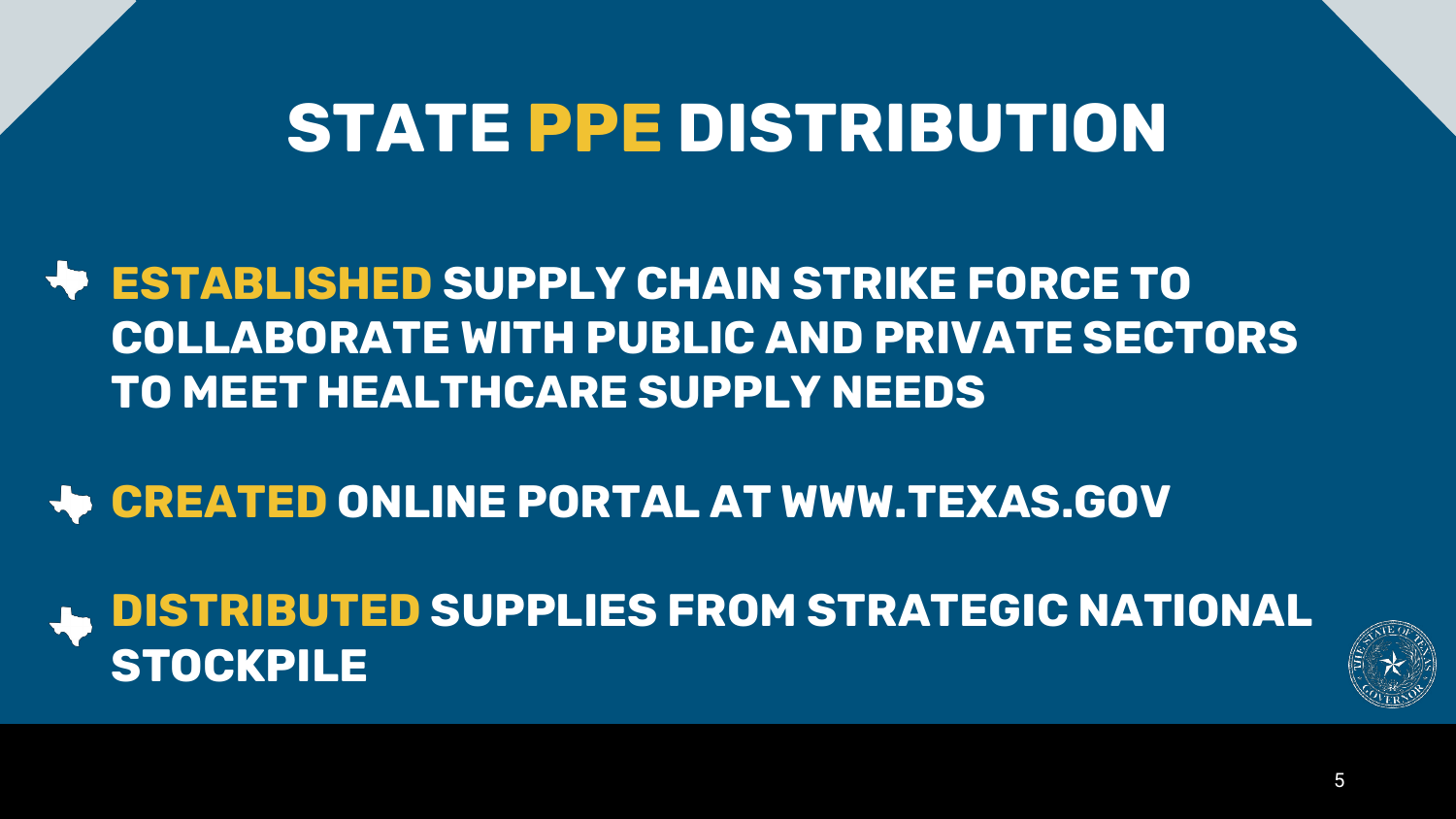### **PRIORITY FOR PPE DISTRIBUTION**

- Hospitals or health care professionals in contact with or treating confirmed COVID patients with potential for high loss of life.
	- *Needed to protect most critical capacity in hospitals*
	- Losing hospital capacity will lead to increased deaths.
- Health care facilities, including long-term care with an emerging or active outbreak (one or more cases)
	- *Transmission within vulnerable/elderly population*
	- *High potential for multiple deaths*

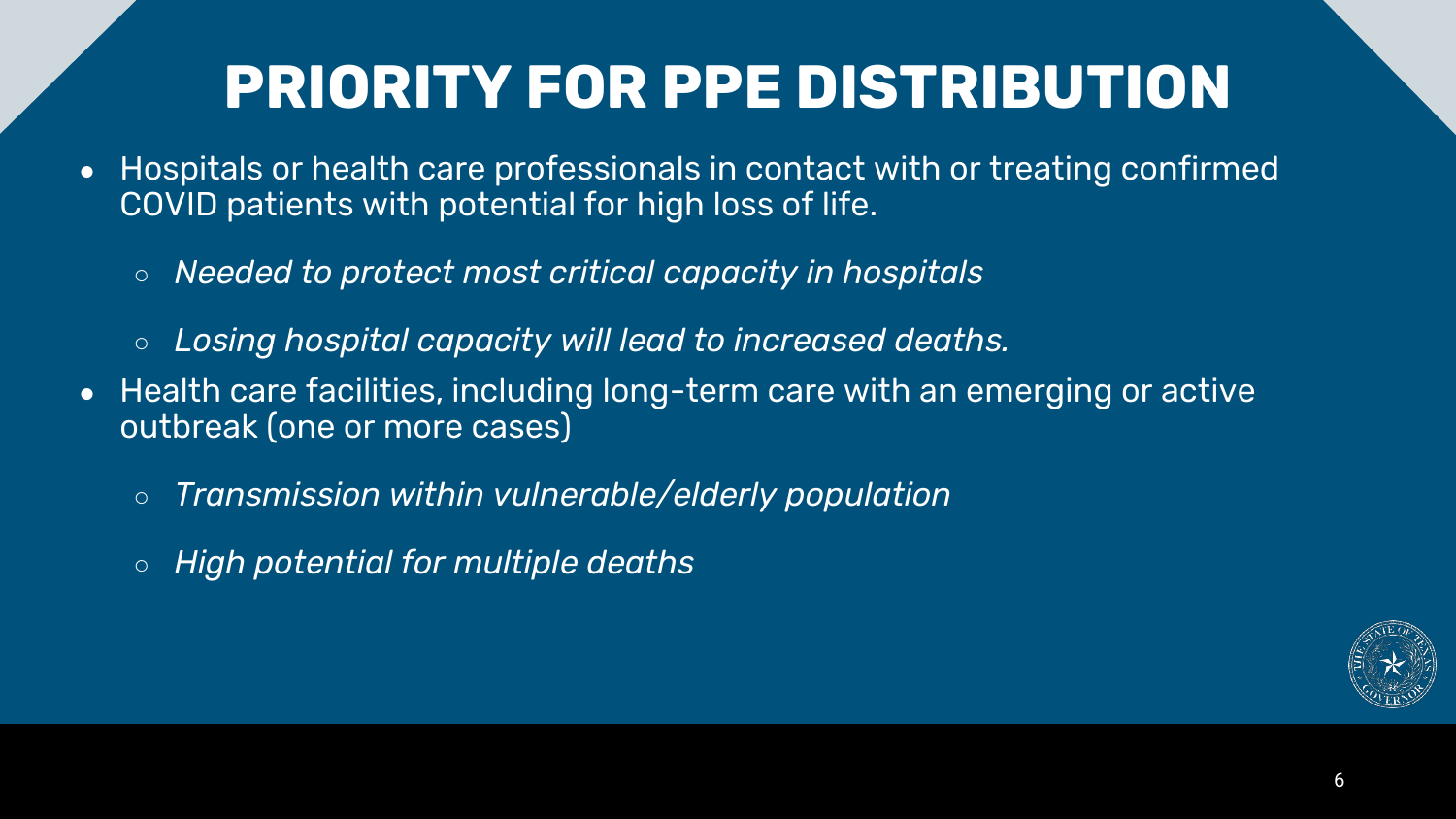### **PRIORITY FOR PPE DISTRIBUTION**

- Facilities and EMS personnel that may encounter a suspected case and interface with a vulnerable population.
	- $\circ$  Health care hospitals
	- EMS based on triage needed for respiratory issues
	- $\circ$  Hospital staff for in-house testing hospital emergency departments
	- Long-term care facilities with history of COVID
	- Isolated patient step-down locations

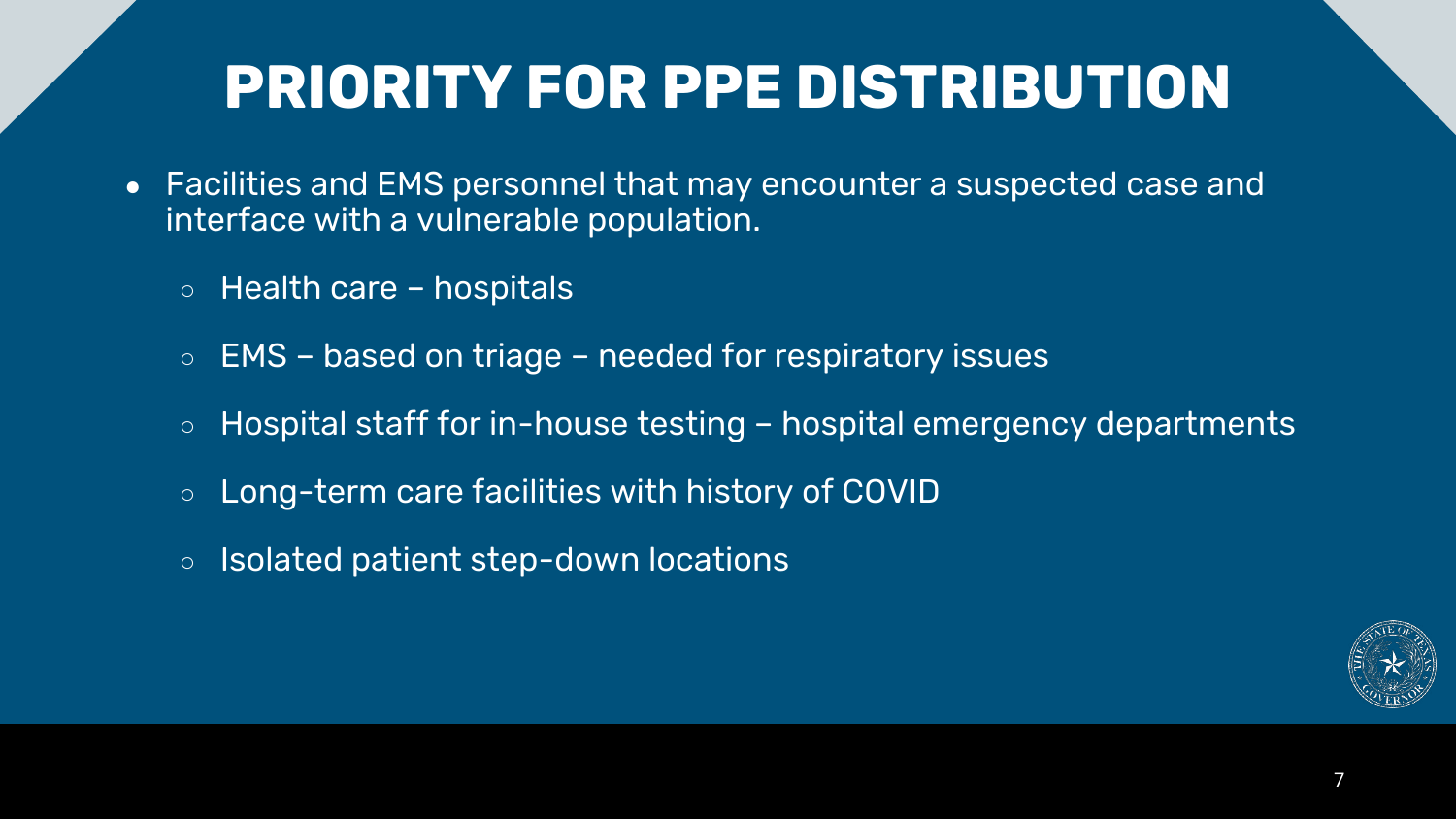### **PRIORITY FOR PPE DISTRIBUTION**

- Health care facilities, providers, and first responders that have general patient encounters and needs.
- Other health care settings not caring for inpatient COVID patients with general need
- Other health care professionals collecting specimens
- Other first responders

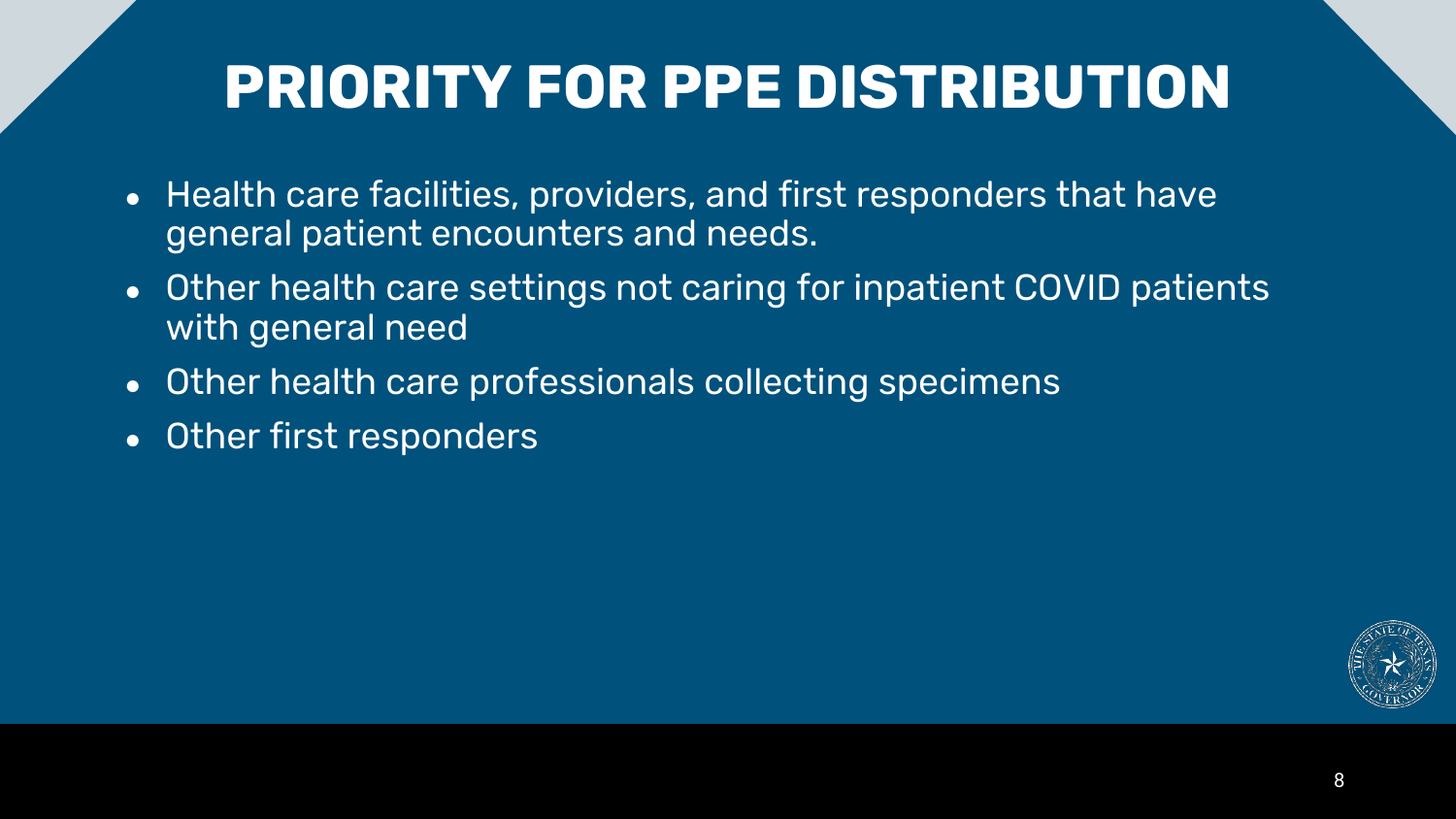## **PPE DISTRIBUTION PROCESS**

- PPE comes to State central warehouse
- Central Warehouse ships to Hospital Preparedness Program (HPP) providers and to local Texas Military Department Armories
- Amount shipped to HPP regions is percentage of total PPE onhand based on number of total hospital beds
- To submit a State of Texas Assistance Request (STAR) form for PPE, work with local emergency management coordinator and HPP providers

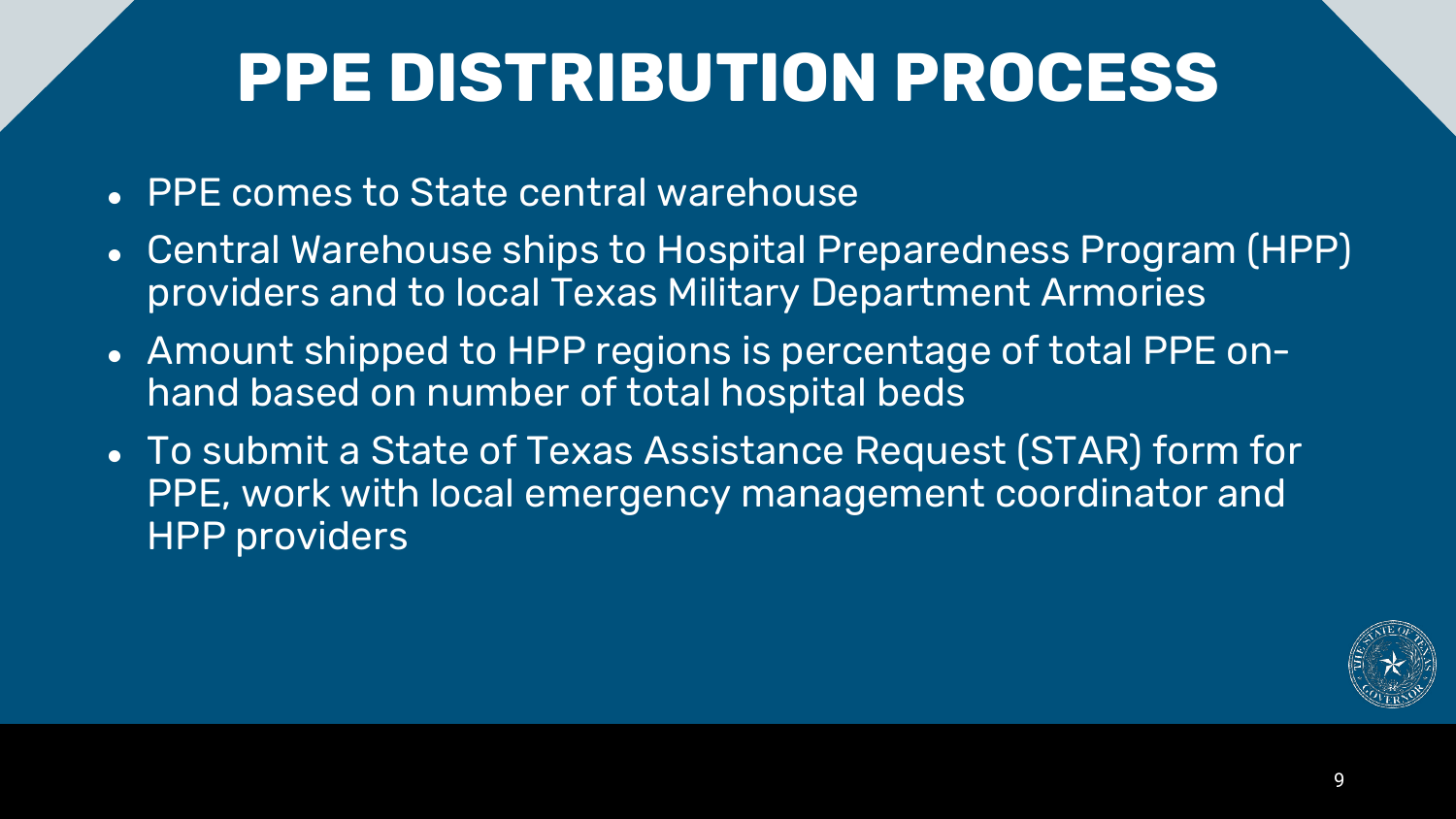### **FEDERAL REIMBURSEMENT**

- Local officials should track receipts for federal reimbursement
- FEMA Category B
- CARES

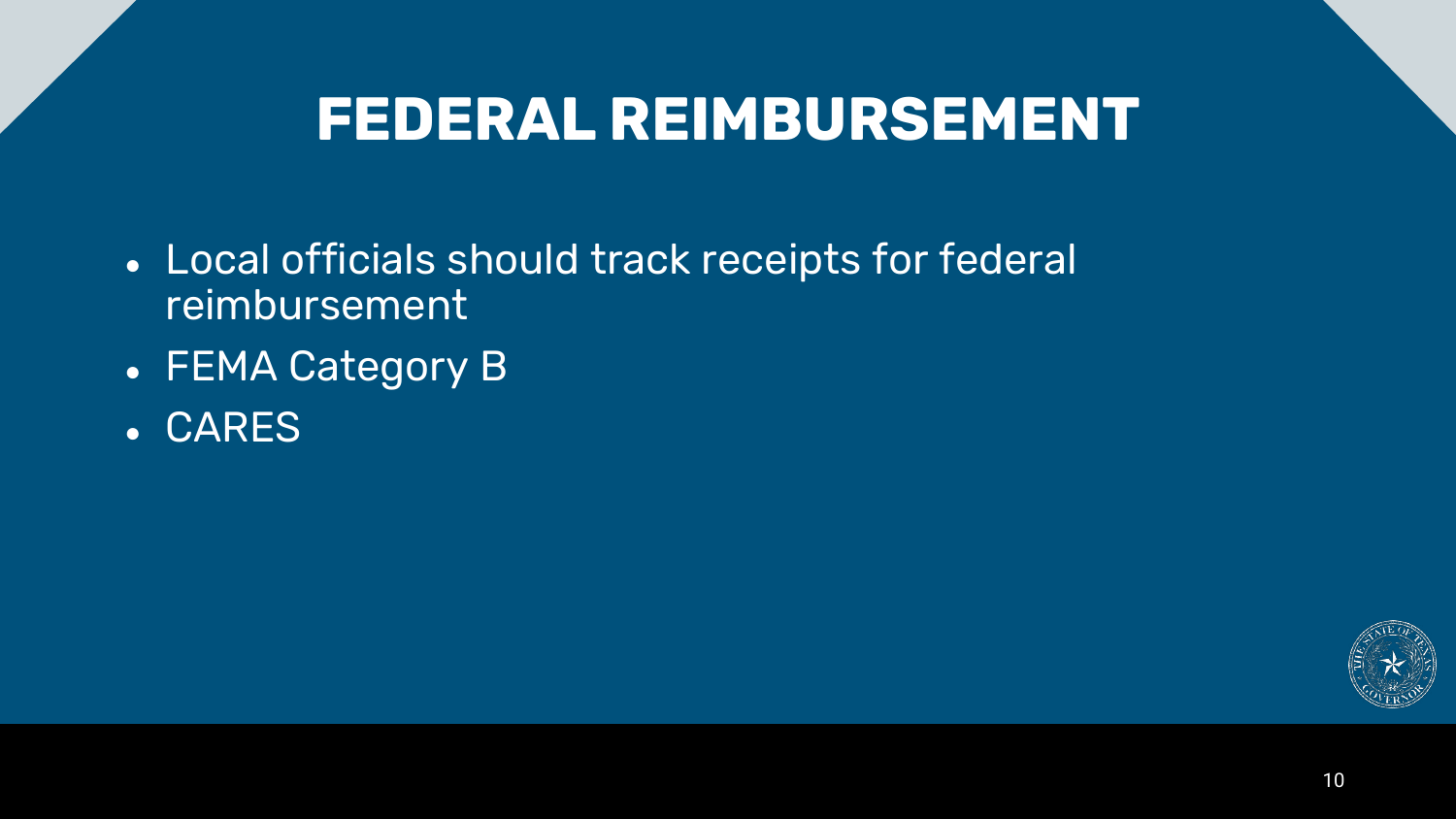# **NCTTRAC DALLAS - FORT WORTH AREA**

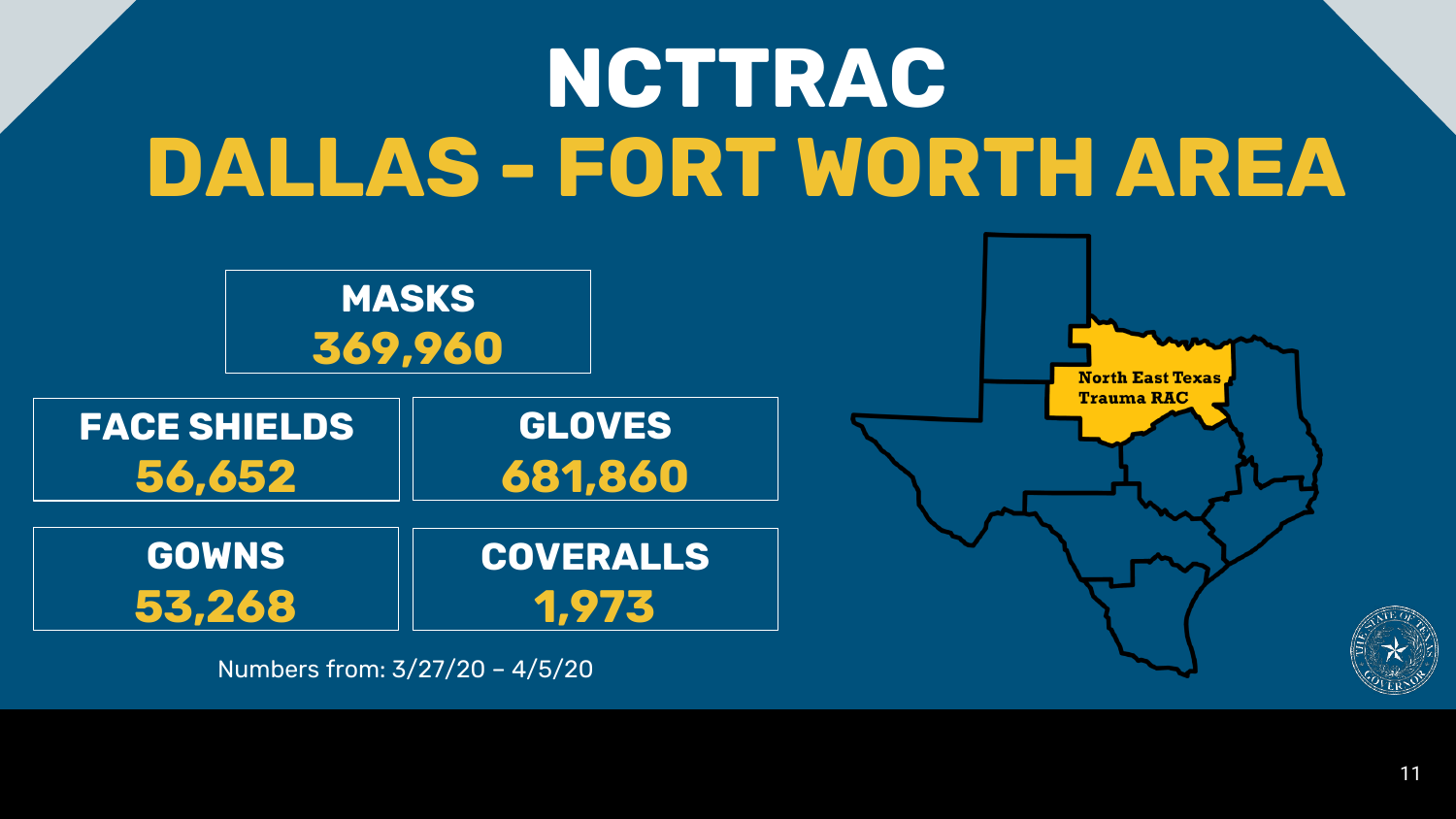# **SETRAC HOUSTON AREA**



12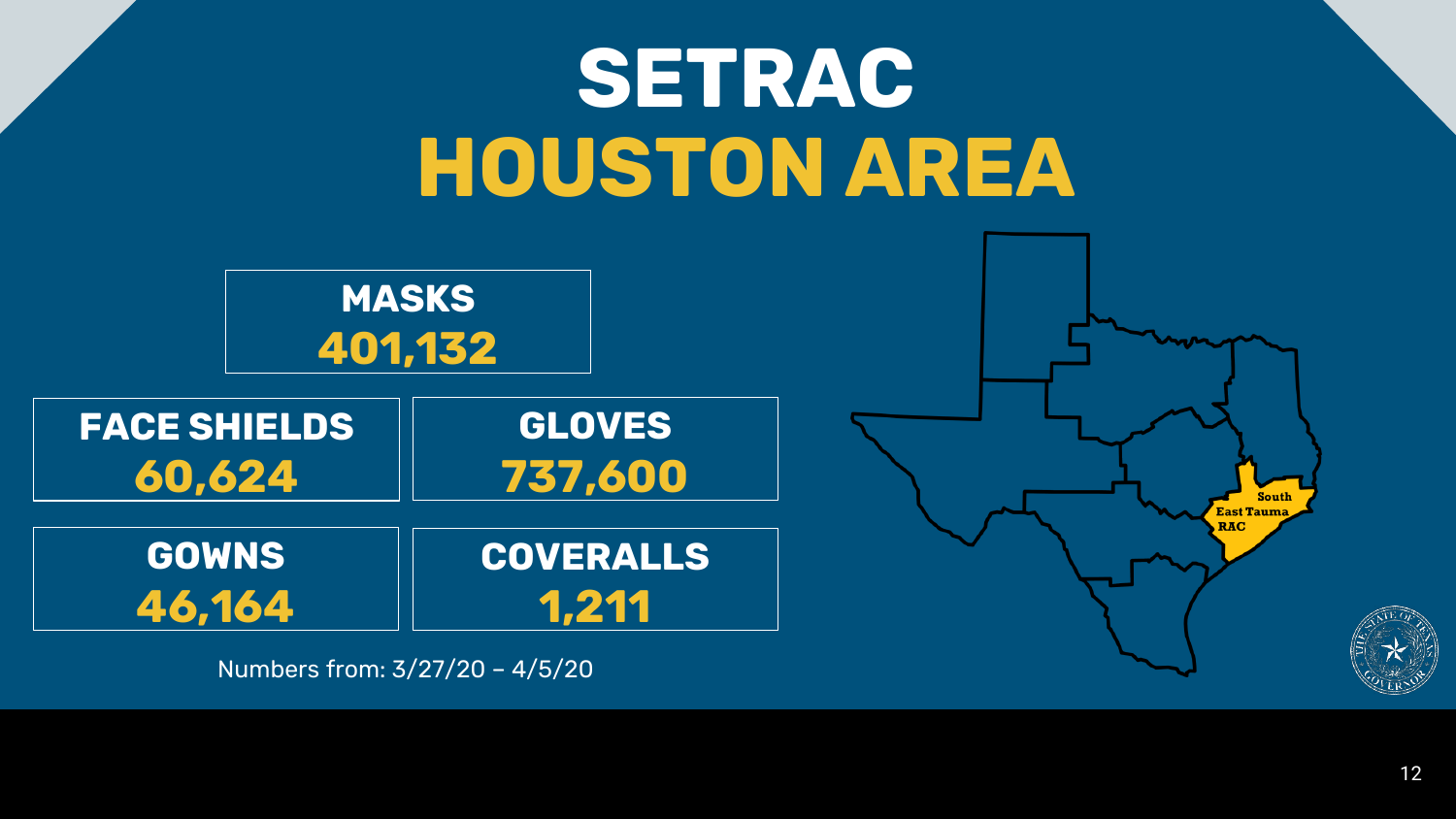# **PINEY WOODS RAC TYLER**



Numbers from: 3/27/20 – 4/5/20

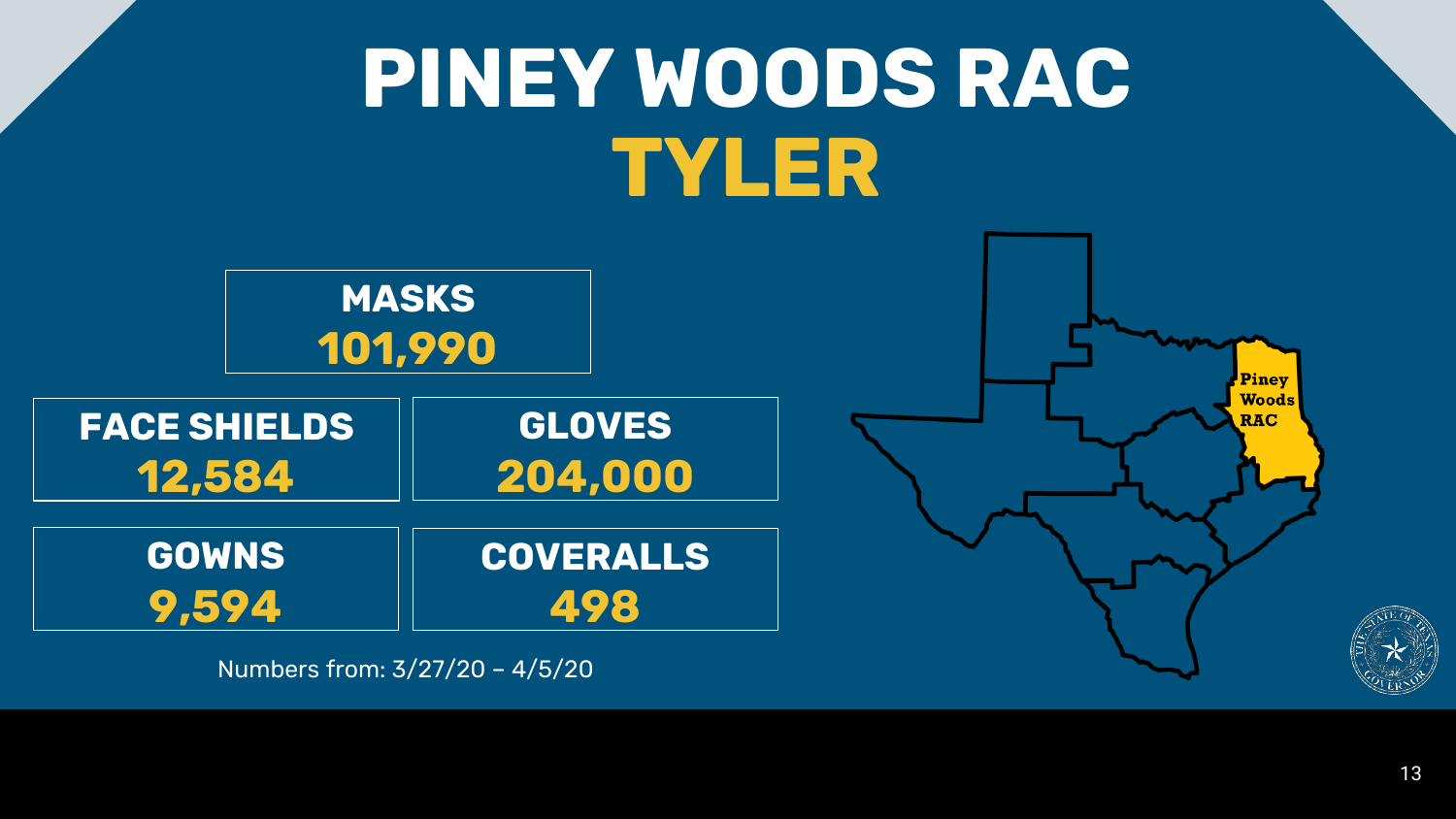# **BORDER RAC EL PASO**

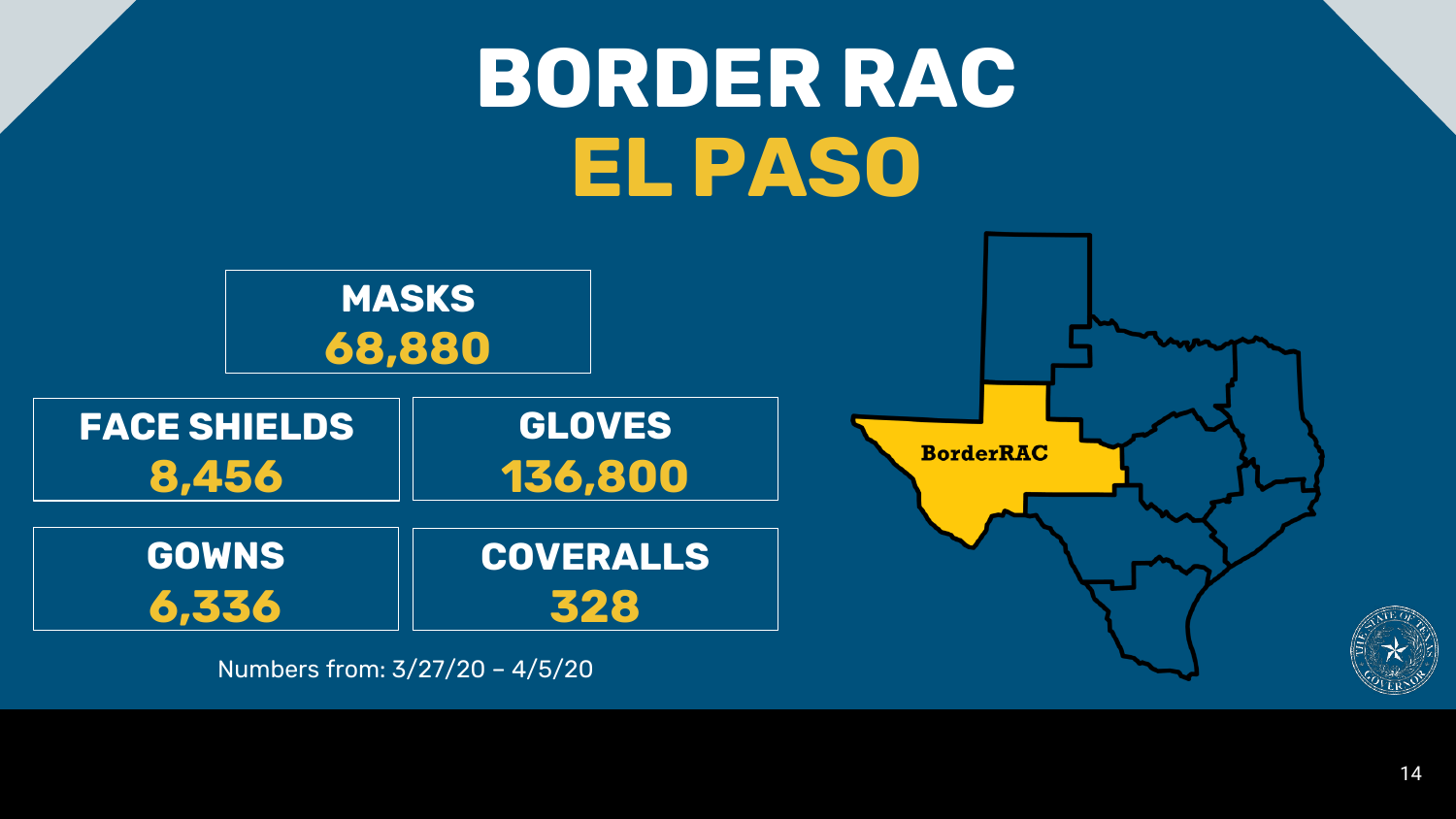# **PANHANDLE RAC AMARILLO AREA**

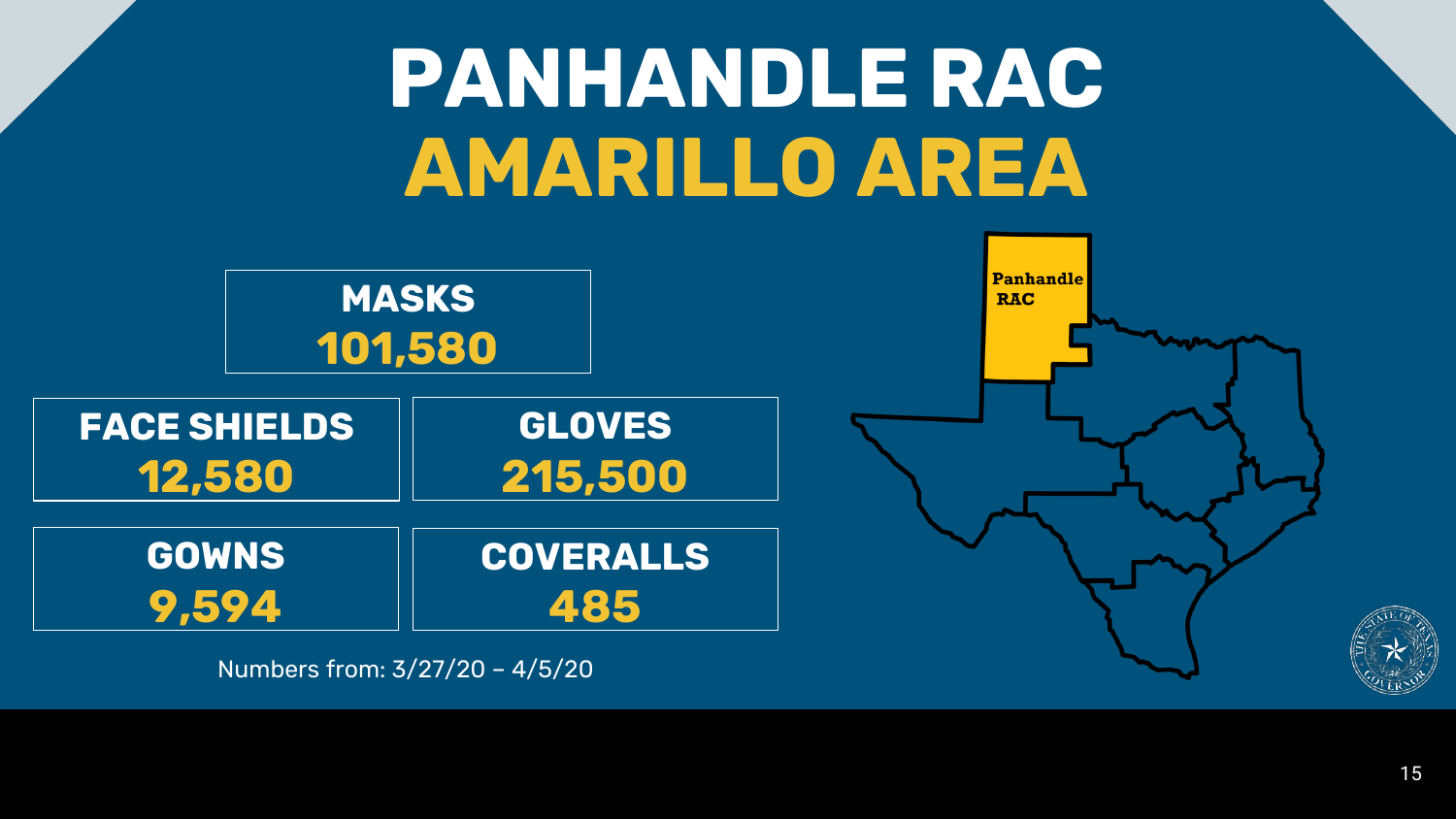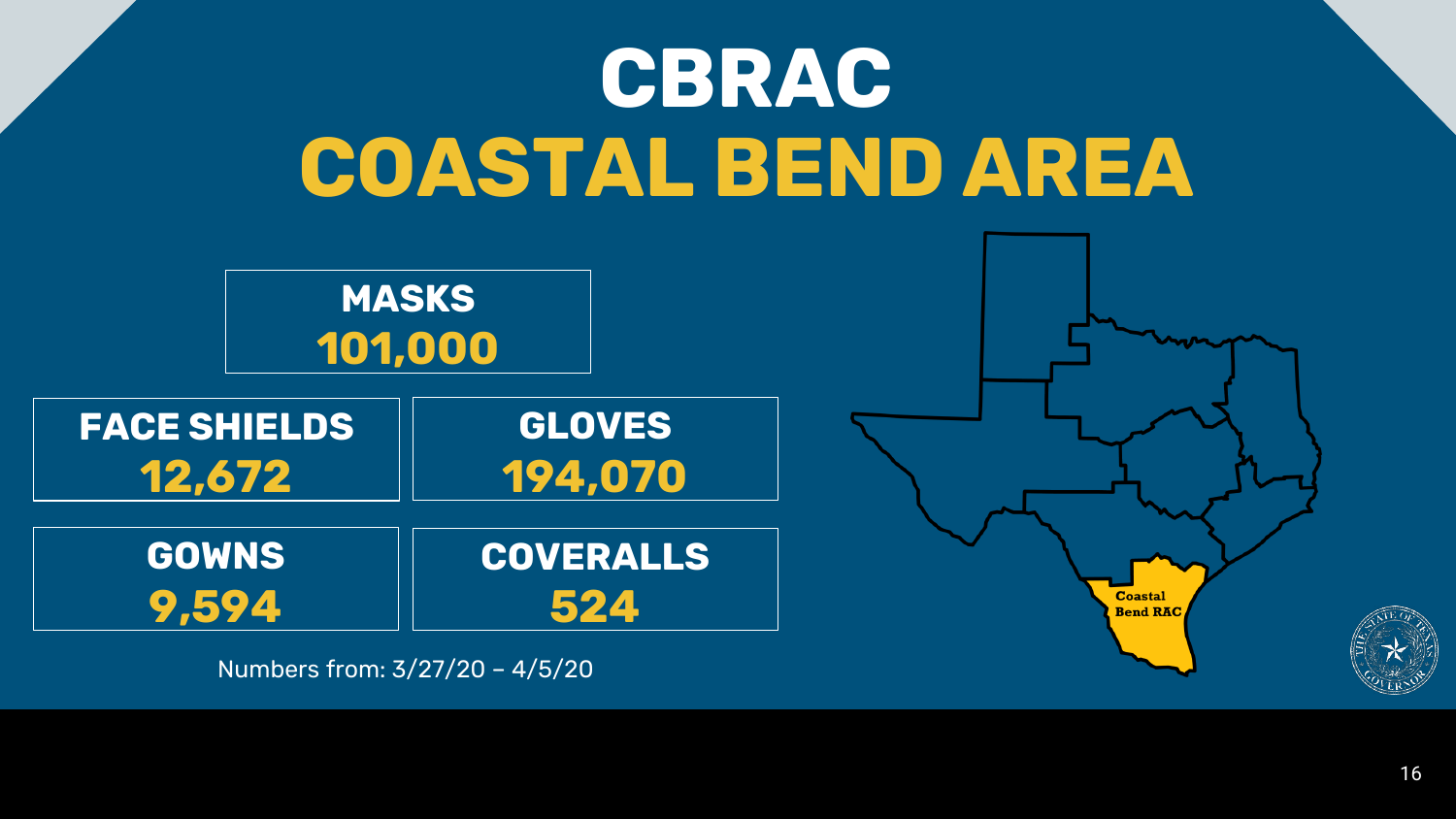# **STRAC SAN ANTONIO AREA**